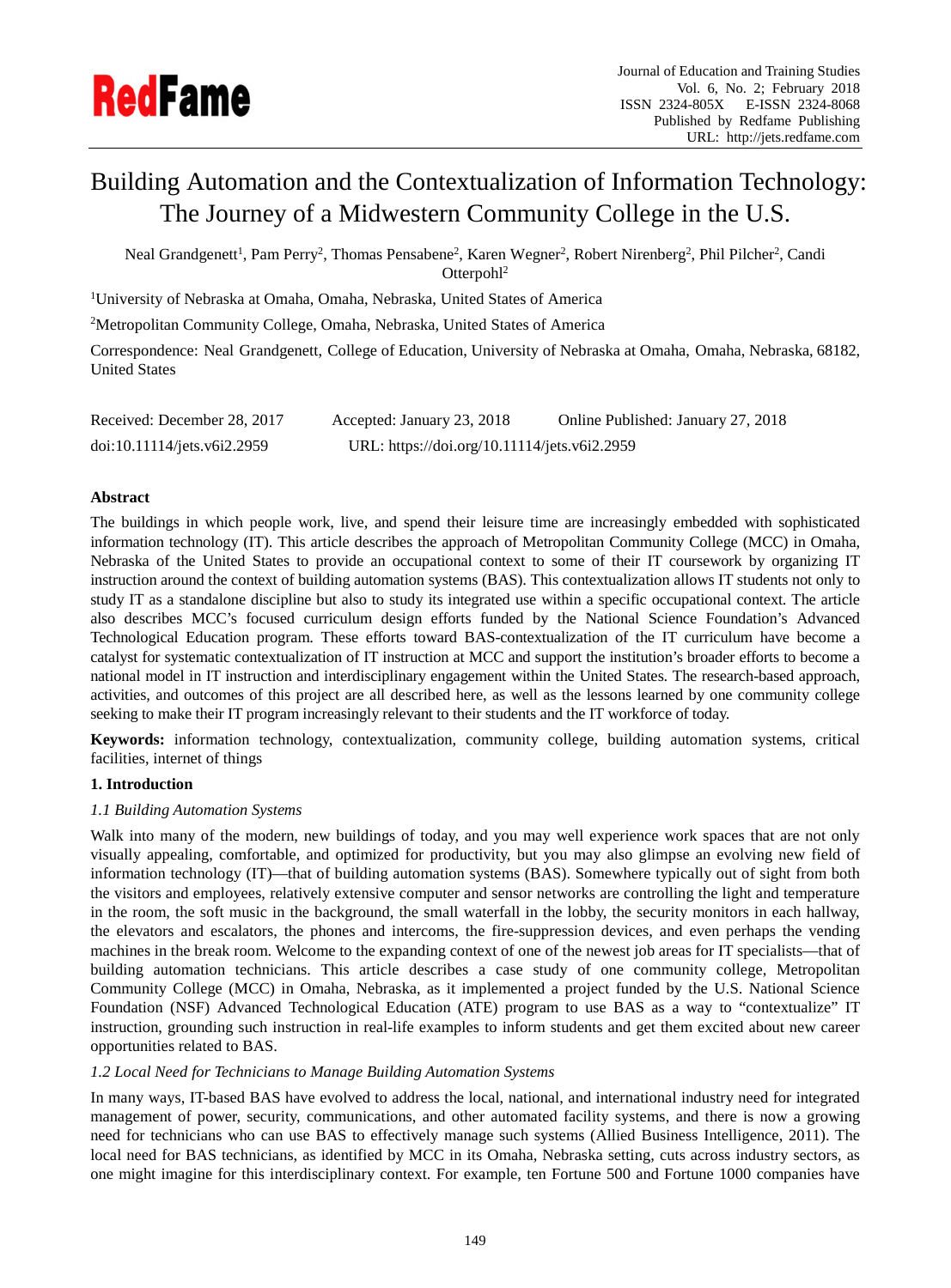their headquarters in Omaha, and they represent various industries, including finance, information technology, manufacturing, construction, and utilities. In addition, the United States Strategic Command, the national command and control center for internationally coordinated strategic forces around the globe, is headquartered in Omaha. The city is also home to several large medical facilities, information-assurance operations, and data centers, with recognized names such as Yahoo!, Google, Verizon, and PayPal. All of these organizations share the need for highly skilled technicians to manage their sophisticated BAS, and the need is rapidly expanding (Allied Business Intelligence Research, 2018). With a vibrant economy and an Omaha Metro population nearing 900,000, the city has seen the steady development of large-scale facilities with integrated, automated control and operations systems. Examples of such facility construction projects that have recently been completed in the city include the following: a \$370 million cancer research center at the University of Nebraska Medical Center, new headquarters for the U.S. Strategic Air Command and for SAC Federal Credit Union, a \$200 million data center for Fidelity Inc., a Tenaska biofuels trading center, a state-of-the-art technology-enabled Nebraska Crossing retail complex, the Methodist Hospital Surgery Center, and building expansions for Convergys, West Corp, and Offutt Air Force Base—to name just a few.

#### *1.3 National and International Need for Technicians to Manage Building Automation Systems*

There is also a growing national and international need for BAS technicians. Studies reported that in 2014, the global market for BAS was rapidly growing (Bonino, Corno & De Russis, 2014) and that as of 2018, buildings now account for approximately 42% of all electricity use worldwide, surpassing any other IT-related control environment (Allied Business Intelligence Research, 2018). This steady growth reflects an increasing awareness among building owners and operators of the bottom-line impact of integrated, IT-based, and automated building systems for managing energy use, logistics, business analytics, and other important considerations related to both customer service and security (Allied Business Intelligence, 2011).

#### *1.4 Need for Technician Training*

Given the growing demand for highly qualified BAS technicians, MCC saw an opportunity to use automated building systems as a context for engaging community college students in an integrated and contextualized IT learning environment in which technicians-in-training learned to understand the real-life connections between computers and the environments they control.

In order to examine the regional need for IT-based BAS technician training, MCC surveyed fifteen large companies in the Omaha area (Theis & Franks, 2012) and interviewed executives with ten more companies to see if such a program might make sense for preparing technicians for potential employment in local organizations. The businesses were relatively diverse and included companies such as TD Ameritrade, CoSentry, First Data Resources, Werner Enterprises, Mutual of Omaha, First National Bank, Alegent/Creighton Hospital System, University of Nebraska Medical Center, ConAgra, West Corporation, Scott Data Technologies, PayPal, the Henry Doorly Zoo and Aquarium, Tenaska Cable Services Group, Oriental Trading Company, University of Nebraska-Omaha, Blue Cross Blue Shield, Northrop Grumman, Data Power, Kiewit, Alvine & Associates Vanguard, the Omaha Public Schools, and SAC Federal Credit Union. These Omaha-area employers verified that technicians skilled in BAS were increasingly critical for their operations, and 100% responded that they increasingly required and hired multiple in-house staff to support their automated facilities infrastructure. The majority of respondents indicated that they expected to add record numbers of new and replacement staff by 2020 and anticipated a growing demand for technicians skilled in integrated, automated building systems.

In addition to describing their in-house needs, the employers identified BAS service companies as an important hiring context for BAS technicians. In detailed comments, employers mentioned more than 120 individual Midwestern United States service providers that, as they grow, are struggling to find enough IT specialists skilled in BAS to keep up with demand. For example, Alvine and Associates has evolved from a small electrical and mechanical service provider to a robust international engineering company with specialized divisions in various facets of facilities automation, such as energy management, lighting systems, security, environmental sensing, and telecommunications. This evolving industry landscape reflects, and now appears to be driving, a growing convergence between IT and multiple applied technologies at the core of BAS technician training (Allied Business Intelligence Research, 2018).

The employers surveyed and interviewed also noted the need to upgrade skills of their existing workforce to support facilities operation—a need for which they did not have a ready strategy. Previously, most staffing and training in BAS had occurred through in-house role shifts accompanied by vendor demonstrations and on-the-job training. For instance, several employers reported that their technicians in automated building systems tended to evolve from among existing ranks of electricians or HVAC specialists, rather than emerging from more technical, formal, and IT-oriented BAS training programs. Thus, formal training for building automation specialists has been of particular interest to industry in Omaha. In the survey and interviews, nearly 80% of the respondents reported that their current technicians do not have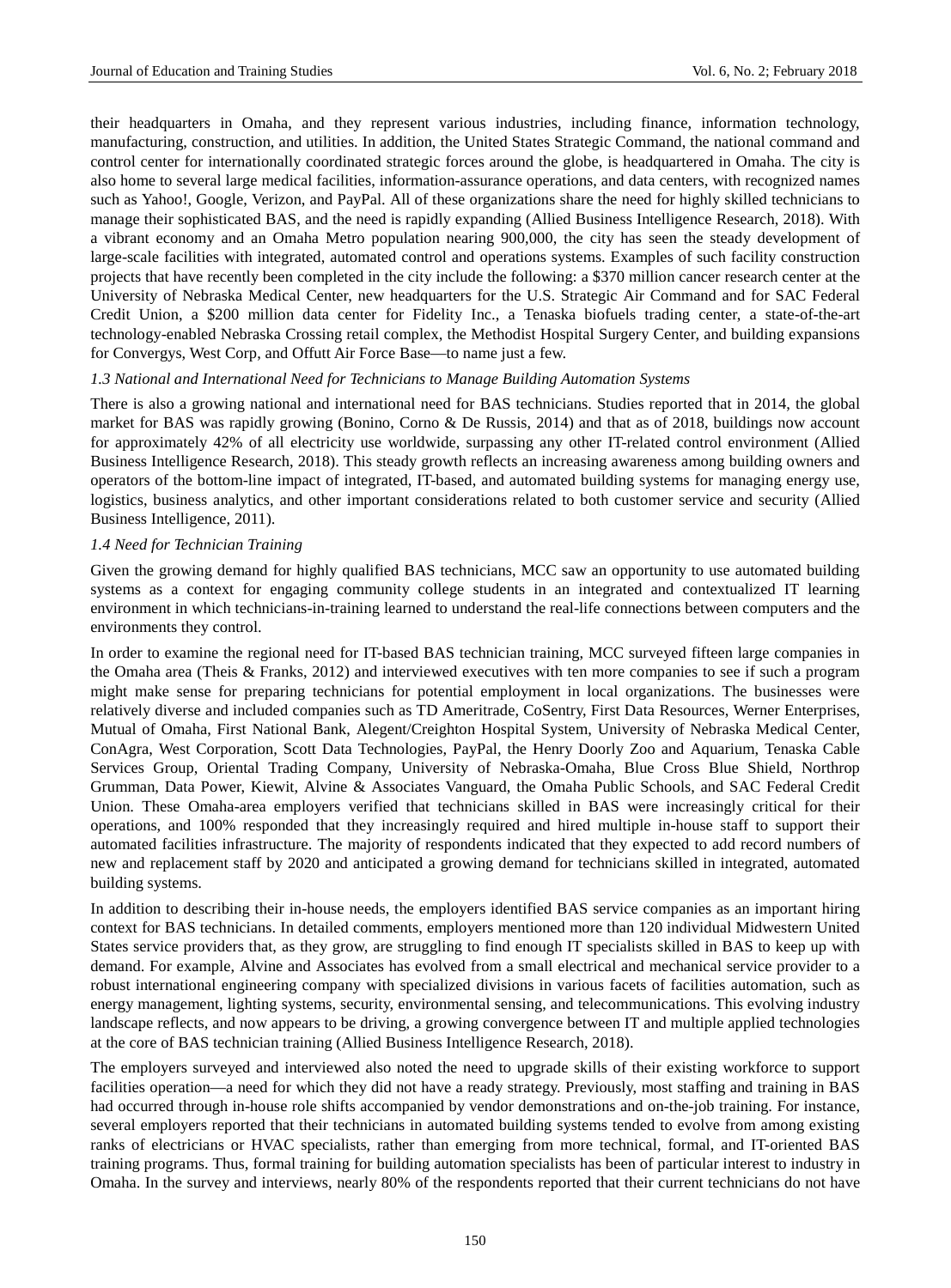sufficient formal training in automated building systems, presenting employers and customers with an increased risk for serious system inefficiencies, system failure, and even some potential health hazards. The potential consequences of inefficiencies are serious, impacting the business bottom line across the globe. The impact of system failure can, of course, be even more detrimental, especially for critical industries such as air and rail traffic control, hospitals, data centers, and financial institutions. Over 90% of Omaha industry respondents indicated full support of additional IT-based BAS training at the community college level, as led by MCC.

# *1.5 Existing Programs for Technician Training*

The local demand for formal technician training reflects national trends. Across the U.S., evolving facility technologies have been driving the need for, and the development of, new technician training within what has been called the Internet of Things, where technicians control buildings using the Internet (Schachinger, Fernbach, Wolfgang, 2017). While formal training in automated facility systems has emerged, even the best programs generally emphasize only one or two aspects of building automation, such as energy efficiency or security. Examples of U.S. leaders in this emergent area include the Laney College BEST Center, Georgia Piedmont Technical College's Building Automation Systems training, the Collin College Convergence Technology program, and Oklahoma's Cybersecurity Education Consortium. While these programs provide high quality training, MCC determined that they generally did not reflect the reality of facility operations that require the management of multiple integrated systems, such as heating, ventilation, and air conditioning (HVAC), air quality, lighting, power generation, water, facility security, communications, business analytics, and cybersecurity. These existing model programs also did not appear, at this time, to prepare community college students to manage facility systems that enable customization, such as by programming systems to function differently in specific rooms or areas of a building. MCC believed that the emerging job demands for facility technicians required a stronger educational foundation in IT systems and skills—and that there was a need to integrate IT instruction with BAS training to prepare technicians to manage sophisticated, multi-faceted, automated operations, with control that included monitoring and adjusting BAS systems over the Internet.

# *1.6 Need for Contextualization of Information Technology Instruction*

Incorporating a foundation of IT systems and skills in BAS technician training in many ways requires an overall redesign of IT instruction. Within the U.S., IT skills are still largely taught through IT department silos, void of sector and occupational context, despite the fact that the vast majority of technology students apply their skills in occupations NOT classified as IT jobs (Carnavale, 2013). While progress has been made in contextualizing specific IT skill-building activities through traditional means, such as scenario-based learning, capstone projects, and internships, the vast majority of IT instruction across the nation is built upon relatively abstract exercises disconnected from an occupational context. Technology skills are also typically taught in isolated units—programming, web security, controls—rather than presented and practiced together as components of real, integrated, and interdependent systems.

As a result of the insufficient integration and balance of IT and Applied Technology content in current training programs, technicians in Omaha and other U.S. cities enter the workforce with mechanical know-how, but generally without a thorough understanding of IT-based systems. This hampers their efforts to isolate problems, strategically troubleshoot, proactively manage technology-enabled industry systems, and prevent system inefficiencies and breakdowns. Industry partners report that employees' lack of understanding of technology-based systems leads them to employ a high-risk trial-and-error or "band-aid approach" to resolving problems in automated facilities systems. Without an IT-based systems understanding, a "fix" in one area often spurs a new problem elsewhere within the software or hardware components.

Contextualization, which is typically identified as growing out of problem-based learning (Bond, 2004), is often critical for preparing students to effectively use the knowledge and skills learned within a curriculum. Educational research has long demonstrated that students have difficulty transferring and applying non-contextualized skills to real-life situations (Perkins & Salomon, 1989; Perin, 2011). Training that is void of context and integrated content often results in a "swiss cheese" effect, wherein students fail to acquire broader, foundational understandings of systems and underlying theory and lack a working knowledge of the relationships of components within a system. Without a strong foundation of mastery and meaning in occupational training, individuals are limited in their abilities to engage in efficient, systems-level problem solving and the continuous learning necessary to advance their workplace skills (Son & Goldstone, 2009; Kalchik & Oertle, 2010). Instruction that is contextualized to focused applications, sectors, and occupations results in stronger learning and workplace outcomes, increasing student skill mastery, retention, transfer, and problem solving (National Council for Workforce Education & Jobs for the Future, 2010; Bond, 2004). Contextualizing IT training is also important for student recruitment. Particularly among women, contextualized training supports student recruitment and retention, increasing the perceived relevance of training to job attainment (Flannery, 2000).

## *1.7 Developing a Contextualized IT Training Program for Building Automation Technicians*

Based on industry guidance, a review of existing technician training programs, and educational research related to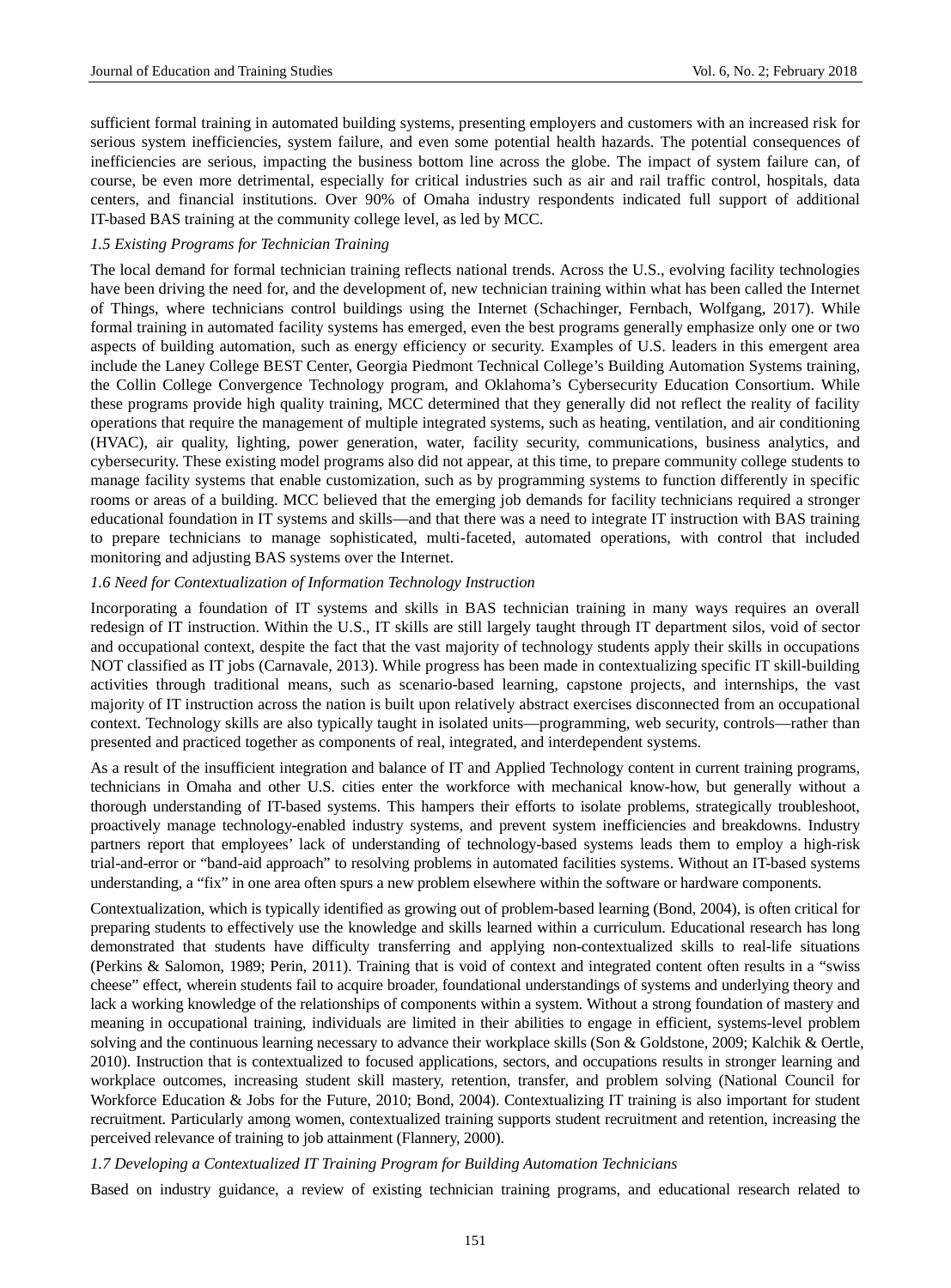contextualizing IT instruction, MCC determined there was a clear need to provide instructional programming that integrated IT education with BAS technician training. It was determined that the competency model for BAS training must align with an evolving industry, increasing the focus on IT skills and integrated systems management. To prepare students to manage, problem solve, and continuously learn and adopt new automated facility systems, the new program must provide a strong foundation in technology-based systems and skills. BAS training needed to be presented to students in a contextualized, technology-rich curriculum that leads to active, technology-enabled careers in advanced, automated facilities systems. Such an approach, if it could be successfully operationalized by MCC, would serve to build a diverse pipeline of capable technicians who possess the skills needed in the growing and challenging field of building automation.

To support its efforts to develop, refine, and ramp up a new IT-oriented BAS curriculum, MCC proposed a grant project to the NSF ATE program. The project, called *Automate*, was awarded NSF funding for three years (NSF #1400557). Work was initiated on August 1, 2013 and completed in December of 2017. The new program is now fully sustained by MCC.

# **2. Methods**

The *Automate* project for BAS technician training at MCC addressed two of NSF's key ATE focus areas at the time—"Curriculum and Educational Materials Development" and "Professional Development for Educators." The project's overall goal was "to develop, field test, and deliver learning resources for contextualized IT technician training," and this goal was operationalized through the following three project objectives:

1. Develop, pilot, refine, and provide accessible educational resources for effective outreach and instruction in the new model of BAS-contextualized IT education,

- 2. Increase faculty capacity for BAS-contextualized IT instruction, and
- 3. Sustain, disseminate, and support the adoption of BAS-contextualized IT technician training models and resources.

# *2.1 Strategies for Developing Educational Resources*

Upon receipt of the NSF funding, the *Automate* investigators began work on the three objectives. For the first objective related to developing educational resources, the investigators assembled a small project planning team that included an internal Subject Matter Expert (SME)—MCC's multi-campus Energy Systems Management Coordinator. Initially, industry engagement was informal, with business partners typically providing input through one-on-one communications. These relationships were quickly formalized into the *Automate* Business and Industry Leadership Team (BILT) composed of business partners who participated in a Developing a Curriculum (DACUM) process (Adams, Hogan, Steinke, 2015) focused on analyzing the occupational competencies required of building automation technicians. Following initial analysis, BILT representatives supported the development of new educational resources through contributions such as completing surveys on BAS technician skills, serving as adjunct faculty, assisting the SME, developing a module for system optimization, providing access to active BAS for the recording of instructional videos, and participating in interviews for videos that were incorporated into curriculum activities.

*Automate* partners also developed and implemented a plan for year-round BAS outreach and early college experiences. Outreach planning began by engaging MCC graphic design students in the development of an *Automate* brand and marketing plan. The MCC students designed a logo, flyers, banners, website presence, and external graphics for the *Automate* mobile training unit. These student-designed products were showcased at the yearly NSF ATE conferences and were used extensively for *Automate* outreach efforts. MCC also piloted six different BAS outreach workshops for high school students, ranging in length from one hour to one day. Workshop topics included networking, programming, graphical and human interfaces, and system optimization. These workshop topics and activities were also incorporated into BAS-contextualized IT courses. The workshop modules also served as foundational elements of dual credit summer academies for high school students.

BAS-contextualized IT courses were systematically built upon the DACUM profile that specified the competencies necessary for effectiveness in the role of a BAS technician. One noteworthy outcome of the BAS technician profiling was the very high number of technology competencies identified as being required of BAS technicians. This validated the *Automate* approach to preparing BAS technicians through an IT-based degree program.

An additional *Automate* resource, completed in 2016, was the mobile BAS learning lab, similar to the mobile education unit in use through Northeast Wisconsin Technical College. As mentioned, the mobile unit was wrapped with eye-catching graphics designed by MCC students and outfitted with numerous BAS activities. Technologies purchased for the mobile training unit were used for the majority of more than thirty workshops completed across the city as of 2017, and the training unit continues to be used to showcase the new BAS training program.

#### *2.2 Strategies for Increasing Faculty Capacity*

To build overall faculty capacity for BAS-contextualized IT instruction, the *Automate* team initially planned to host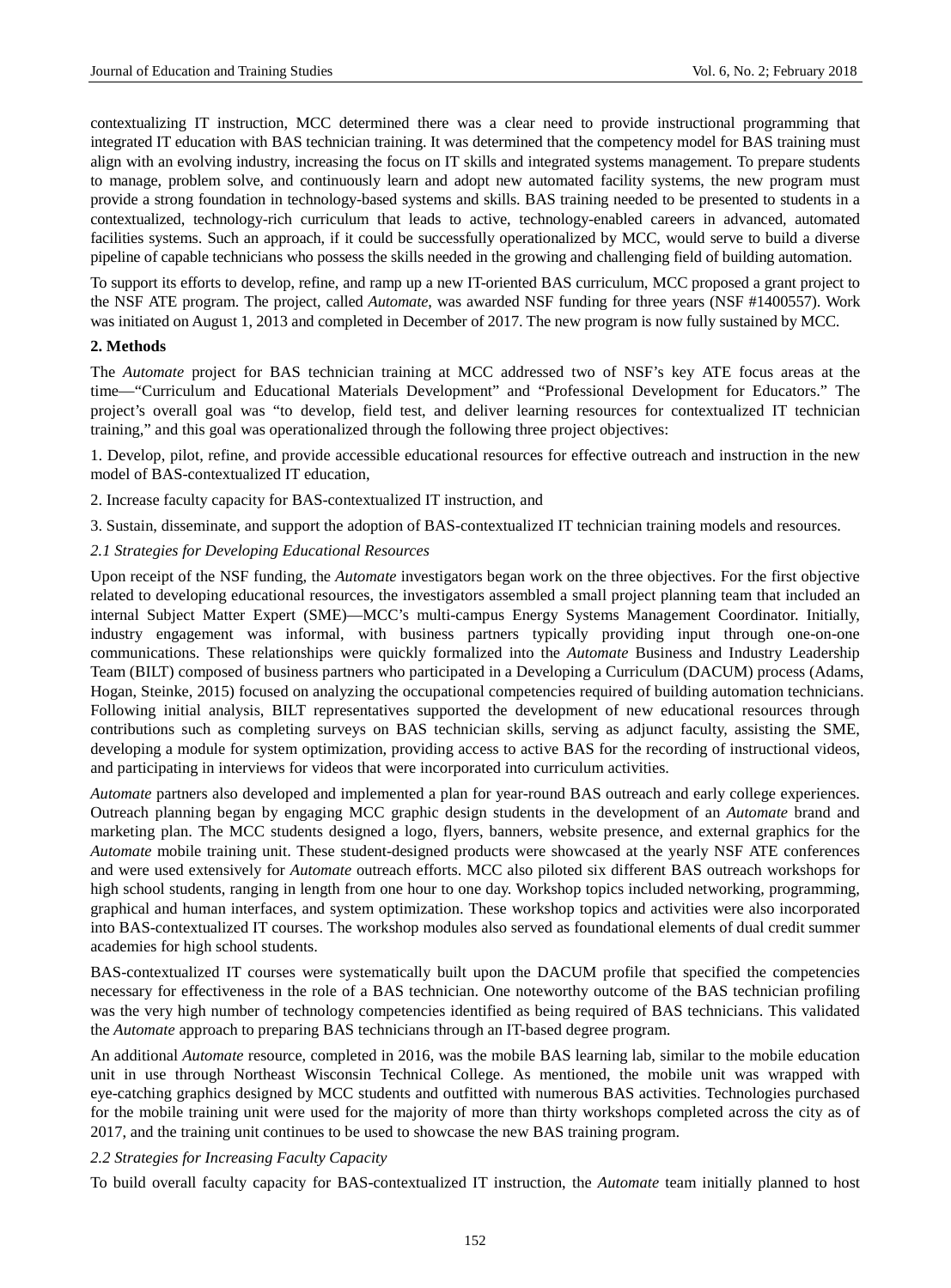annual summer workshops led by the project SME. Following initial work with faculty, it was apparent that the better approach would be to develop a smaller number of faculty "champions" or early adopters who could then serve as models and promoters of BAS-contextualized IT instruction. To reach this end, the project SME and instructional designer worked very closely with a select subset of faculty, developing plans for contextualizing existing IT courses. These plans also included some co-teaching between the SME and IT faculty. This approach provided strong examples of best practices that could then be shared through annual faculty workshops and additional teaming on BAS-contextualized IT course development.

Initial activities with faculty also pointed out the need to strengthen faculty members' approach to competency-based education (CBE), which has a long history of success in technical education at community colleges (Jones, Olswang, 2017). The BILT's DACUM profile called for CBE, with very specific expectations for demonstrable skill outcomes. To meet industry expectations for instruction, learning, and competency-based assessment, it was apparent that faculty could benefit from CBE tools and training. To meet this need, MCC acquired the Worldwide Instructional Design System (WIDS) electronic tool for curriculum development, which was supported through various faculty trainings.

During the NSF-funded efforts, the project team created numerous instructional resources, particularly related to flipped classroom environments, including supporting videos for both students and faculty. The videos for students are used to help students learn or to reinforce concepts such as Boolean Logic and systems operation. Videos for faculty were created to facilitate and support faculty efforts to integrate contextualized learning in disciplines where they do not have extensive experience or expertise. Most of the videos were from 2 to 4 minutes long and were fully captioned. A longer video of 20 minutes introduced key concepts about BAS. Eventually, these videos were uploaded to YouTube for use by other educational institutions worldwide.

MCC, area public school districts, and several of the business-partner faculty participated directly in the BAS-contextualized IT pilots through department meetings, MCC public relations releases, course pilots, Midwest Center for Information Technology (MCIT) partner communications, and informal networks. Faculty members participating in *Automate* pilots were supported by an initial training process, with both individual and group sessions and face-to-face or remote coaching by the project's principal investigator, key personnel, and experienced MCC faculty. Self-study guides were created in the WIDS instructional design system and have been used extensively for faculty training and preparation, both for early faculty adopters and as support for later faculty adopters. The *Automate* team also presented sessions at Working Connections conferences (a regional conference for community colleges) to reinforce faculty capacity for BAS-contextualized IT instruction in a wider four-state area in the Midwest. Participating faculty co-presented extended sessions at the yearly Working Connections conferences (2015, 2016 and 2017), furthering their depth of knowledge, skill, and leadership in providing and promoting contextualized IT education.

#### *2.3 Strategies for Further Building Partnerships and Sustaining the Project*

Any new educational program that is initially established with grant funding needs to consider sustainability after the grant ends, and this was true of the *Automate* project. Activities to promote long-term sustainability, dissemination, and institutional support were initiated early and ramped up well, including participation in regional and national conferences and development of a project website and blog. A project overview video was also developed, which was shared through the *Automate* website and through presentations at national High Impact Technology Exchange (HI-TEC) conferences, where numerous community colleges were working on various IT contextualization efforts.

Another key to sustainability and dissemination, partly encouraged by the success of *Automate*, is MCC's new 2017 Center for Advanced and Emerging Technology (CAET), which was built upon the *Automate* BAS-contextualized IT technician-training model. This building houses programs associated with BAS, critical facilities management, building maintenance, and technology and transportation and also includes an academic data center, simulation labs, a fabrication lab, exhibition spaces, business incubator spaces, economic development offices, teleconferencing space, and various team and individual work spaces. The CAET will help with long-term sustainability of BAS-contextualized IT educational resources and professional development and will support plans for new programs of IT contextualization developed around the *Automate* model. For example, the CAET resources have already been used to support development of two new lab-based workshops and four new video-enhanced, scenario-based IT learning modules.

From the start, *Automate* worked closely with the BEST Center (an NSF Regional IT Center) to share ideas about contextualizing IT related to BAS. Dissemination and further partnership building was also promoted through MCC's role as a leadership school in the National Coalition of Certification Centers (NC3). Finally, as BAS instructional resources were developed, they continued to be provided through open online portals such as YouTube, with links to key peer and professional sites.

As the *Automate* program grew steadily toward sustainability, the program's instructional designer also worked closely with the MCC Critical Facilities (CF) instructional program to integrate BAS. In 2016, the college moved forward with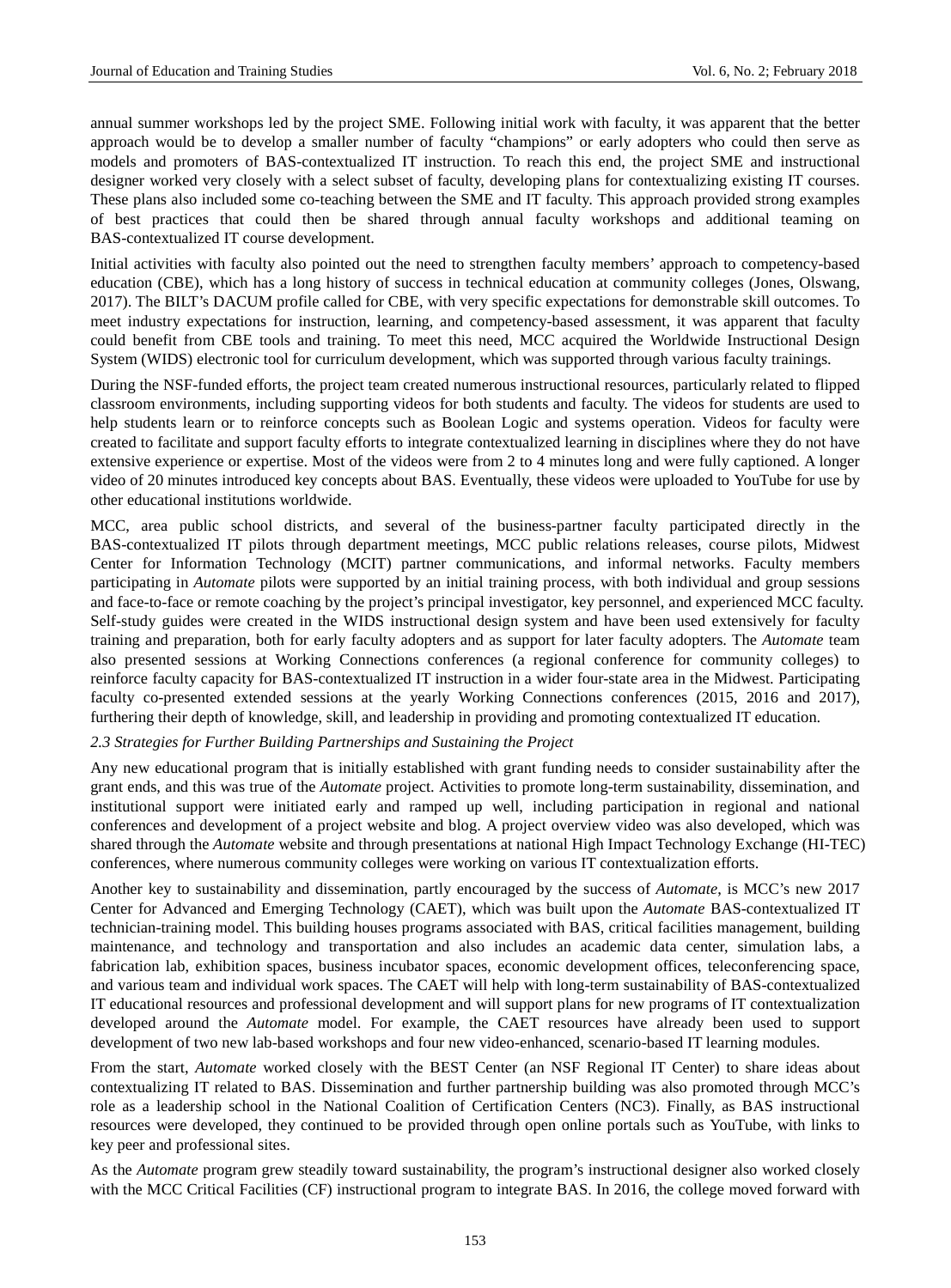an integrated CF and BAS Associates of Arts degree, which was approved by Nebraska's Coordinating Commission for Postsecondary Education, a necessary and final step for degree offerings in Nebraska. In addition, an Understanding by Design (UBD) template was created and piloted with two instructors to help bridge gaps in understanding among faculty with differing backgrounds in IT, BAS, and Critical Facilities. The *Automate* instructional designer helped to lead the UBD discussions.

# **3. Results**

Several deliverables related to BAS-contextualized IT education have been achieved within the *Automate* project. The project continues to refine these results and deliverables, and the program documentation is available free of charge to other institutions who might be interested in replicating this contextualization process in their own IT programs. These program deliverables include the following.

# *3.1 Occupational Profiles and Logic Model*

Early in the *Automate* project, eight MCC staff and faculty participated in an initial DACUM training, and they now lead industry panels in the development of occupational profiles and related curriculum maps. In addition to the original DACUM profile completed for the *Automate* project, new DACUM profiles have been developed and are available on the project website. Informed by the *Automate* project and the need to further strengthen the integration of IT and "trades" content in technician training, MCC reconvened the *Automate* BILT and updated the occupational profile and curriculum map for the overall Critical Facilities degree, which now contains the BAS contextualization. In addition, MCC convened a Data Center BILT and updated the occupational profile and curriculum map for the Data Center degree. As mentioned, a new state-of-the-art academic data center was recently built (as part of the new CAET building) to host the IT program, including the Data Center technician training. Many of the ideas for the new center evolved from thoughts initially relayed in the DACUM profile. Furthermore, MCC was one of two community projects selected by the ATE program to pilot a new approach for logic modeling, and the refined *Automate* project logic model is available from the *Automate* website.

# *3.2 Feedback Surveys and Focus Group Protocols*

*Automate* staff and instructors routinely give surveys to students and workshop participants to solicit feedback after each course and workshop. These surveys were validated for the project and derived from previous NSF projects associated with members of the *Automate* team (Grandgenett, Thiele, Pensabene, McPeak, 2015; Grandgenett, Ostler, Topp, Goeman, 2012). Each feedback survey has ten or more questions associated with formative input. Students and participants surveyed frequently indicated a high level of agreement on questions asking about their perceptions of the benefits of the *Automate* intervention and whether they would recommend the intervention to other future students/participants (with means of 4.8 or higher on a 5.0 Likert scale). Sample surveys and template formats for displaying the summary results are available to interested institutions on the project website. Further, faculty and student focus group protocols were developed, implemented, and refined, leading to project enhancements. Those protocols and sample results templates are also available on the project website.

# *3.3 WIDS Curriculum Development Tool*

As mentioned in subsection 2.2, *Automate* staff/faculty members were trained to use WIDS, an electronic tool for designing and developing curriculum. The tool supports the alignment of competency outcomes, course objectives, and industry standards, while enabling creativity and diversity as faculty design specific instructional activities. WIDS is now used to support the development of all new IT programs and courses at the college after the success of using it in *Automate*. The instructional designer for *Automate* is now a frequent national contact for WIDS-related discussions and advice. In addition, supplementary supports for faculty who are learning and implementing WIDS as a tool for curriculum design were also developed in the project.

#### *3.4 Augmented Reality Learning Tool*

A smartphone-based augmented reality (AR) resource was developed by the project instructional designer, enabling workshop participants to look at components of the BAS hardware with an annotated visual overlay that recognizes and identifies the components when using them in an instructional setting. The AR efforts used a software application called Aurasma that was particularly compatible with smartphones and could be downloaded by students working with BAS hardware. This was one of the very first AR uses at MCC, and other programs are now looking at using AR in their technical instruction, such as in automotive and truck repair technician tracks.

#### *3.5 Conference Showcases*

MCC developed and steadily enhanced booth displays for various national conferences where the *Automate* team presented and networked with other community colleges. These conferences included the national HI-TEC conference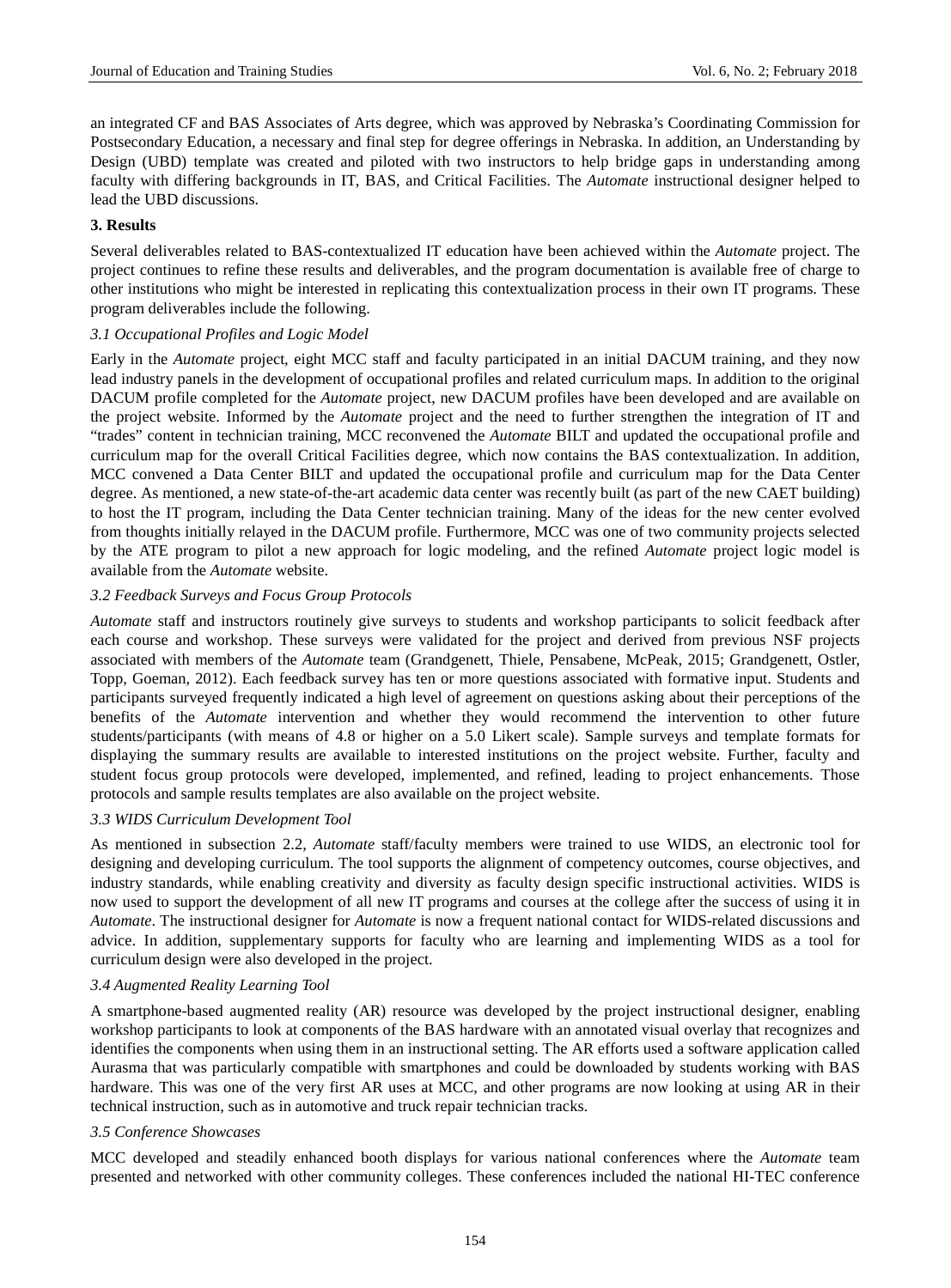as well as the ATE national conference. Each showcase received strong interest and very positive feedback from other conference participants, and the showcase strategies, backdrops, and innovative display of working BAS prototypes are shareable with interested community colleges. Further, the *Automate* SME has also provided a presentation on the BAS-contextualized IT workshops that included demonstrations of the industry-grade hardware kit ("BridgeIT") and industry software for block-based programming and automated control of heating/cooling systems. Several support videos associated with the ATE presentations are available. Figure 1 shows an inexpensive cardboard box model "BoxIT" instructional resource showcased at the conference and used within the curriculum for student engagement.



Figure 1. Sample BoxIT building automation system cardboard box model

Figure 1 represents a training activity that uses cardboard boxes and inexpensive electronic components to show how a BAS system in a strip mall would work. The items include: 1) support for heat source, 2) boxes representing strip mall shop spaces, 3) HVAC ductwork (fan inside ductwork not visible in image), 4) heat source (light bulb), 5) damper anti-rotation bracket, 6) damper actuator (air control mechanism), and 7) wire harness with temperature sensor and six conductor wires to connect to control panel.

# *3.6 Lab Trainers*

Lab training units were also developed in *Automate* for supporting project-based, BAS-contextualized IT training. These mini-units have been used in numerous workshops and courses since the summer of 2015 for various train-the-trainer sessions. They were further redesigned during the Fall semester of 2016 to be more accessible and more affordable, incorporating Raspberry Pi computer technologies as an option rather than industry grade technology. Figure 2 shows a lab trainer.



Figure 2. BridgeIT Lab trainer using actual building automation system panel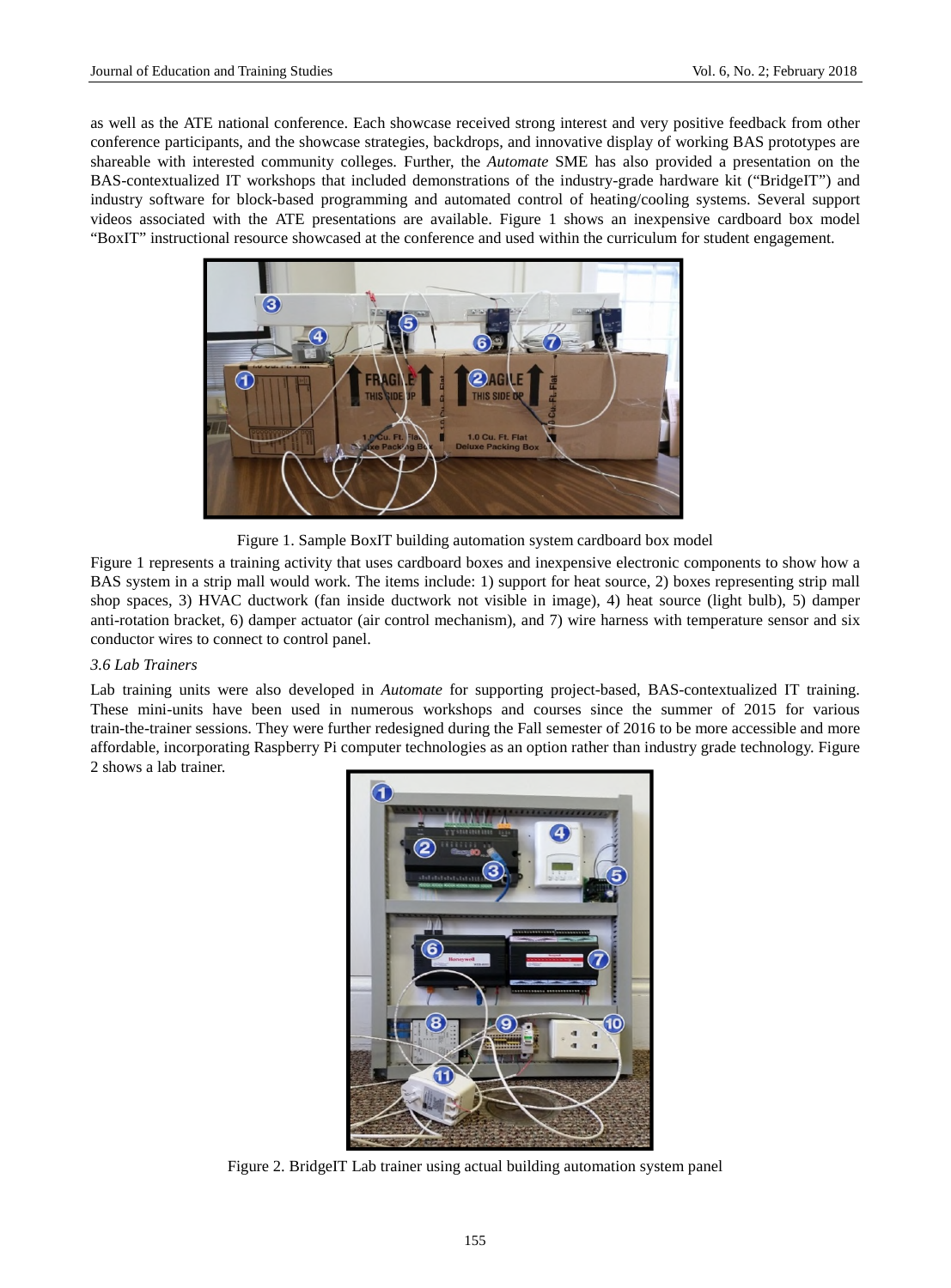Figure 2 represents a basic building automation system that might be programmed in classes. The items include: 1) panel frame, 2) easy input/output (IO) controller, 3) Ethernet connection, 4) smart thermostat; 5) AC/DC power supply, 6) Honeywell Web 600, 7) IO 34 input/output, 8) network switch, 9) electrical terminations and breaker on/off switch, 10) terminators from jumper wires, and 11) power supply.

## *3.7 Student Designed Outreach Resources*

As mentioned earlier, MCC graphic design students developed an *Automate* outreach plan and branding, including vertical and horizontal banners, flyers, a logo, website graphics, and an outside "wrap" for the mobile learning lab, which is a truck trailer. The information and sample images of the student work have been shared with other graphic design classes in the area, and the students in the MCC design classes regularly enhance the various design elements.

## *3.8 Mobile Learning Lab*

While not funded through NSF, a mobile lab to take *Automate* displays and instruction to local sites was also purchased from leveraged funding and branded to support *Automate* outreach workshops. This large truck trailer was used to support various off-site trainings and student recruitment efforts. The trailer is now frequently requested by area high schools and the community at large for events such as college and job fairs.

# *3.9 Evaluation Plan and Institutional Review Board Approval*

It is important to note that many external funders, such as NSF, require an evaluation plan that is also approved by a formal Institutional Review Board (IRB) for the protection of human subjects. The *Automate* project developed an extensive evaluation plan, that includes an IRB approval letter from the University of Nebraska Medical Center IRB. Although seeking IRB approval takes time, it is typically important in today's student-data environment, and any program (even if internally funded) that plans to publish its results should consider obtaining IRB approval. The formal IRB approval process helps a project or college to demonstrate that it has established procedures to ensure the privacy and security of student data and to adequately address other important considerations relevant to the safety and wellbeing of project participants.

#### *3.10 Automate Workshops*

The project developed and delivered numerous *Automate* workshops focused on BAS-contextualized IT training in areas such as networking and programming. These workshops included various videos and graphics developed for use in the workshops with students and/or as learning resources for workshop facilitators. In addition, hardware ("BridgeIT") and building materials ("BoxIT") instructional kits were designed for workshops and courses, as displayed in Figures 1 and 2 (see subsections 3.5 and 3.6).

# *3.11 IT/BAS Videos*

Short YouTube videos of 10 minutes or less were developed to introduce students to IT/BAS careers. In addition, workshop participants provided feedback on their experiences in *Automate* workshops that were often used to refine the instructional processes and steps shown in the program videos and to incorporate participant testimonials. These videos were also used for outreach and participant recruitment. Selected videos were further used at conferences and wider public events to explain the coursework and program.

#### *3.12 BAS-Contextualized Introduction to IT Courses*

Two BAS-contextualized IT courses were designed and are now fully integrated across the MCC IT coursework, including one in a hybrid format and one in a project-based format. While a full time IT faculty member leads the hybrid course, the *Automate* SME teaches the project-based version (as an IT adjunct faculty member). The project-based class has steadily evolved into a model course at MCC, which has already been shared with other institutions across the United States.

# *3.13 BAS Working Connections Conference Train-the-Trainer Sessions*

The project team created a two-day train-the-trainer model workshop session, which is now routinely presented at conferences, such as at the Working Connections regional conference for community colleges (every June in Council Bluffs, Iowa). The workshop leaders train individuals on BAS-contextualized, project-based, hands-on IT instruction, and participants walk away with the instructional resources to replicate the training. Participants also have long-term access to the *Automate* project team for implementation support. These same train-the-trainer materials are available as project materials from the website and are now often shared with various other community colleges.

### **4. Discussion**

In just a few short years, the *Automate* team, supported by the overall ATE program and colleagues, made significant progress in contextualizing IT instruction at MCC. Being funded by NSF, with the corresponding expectations for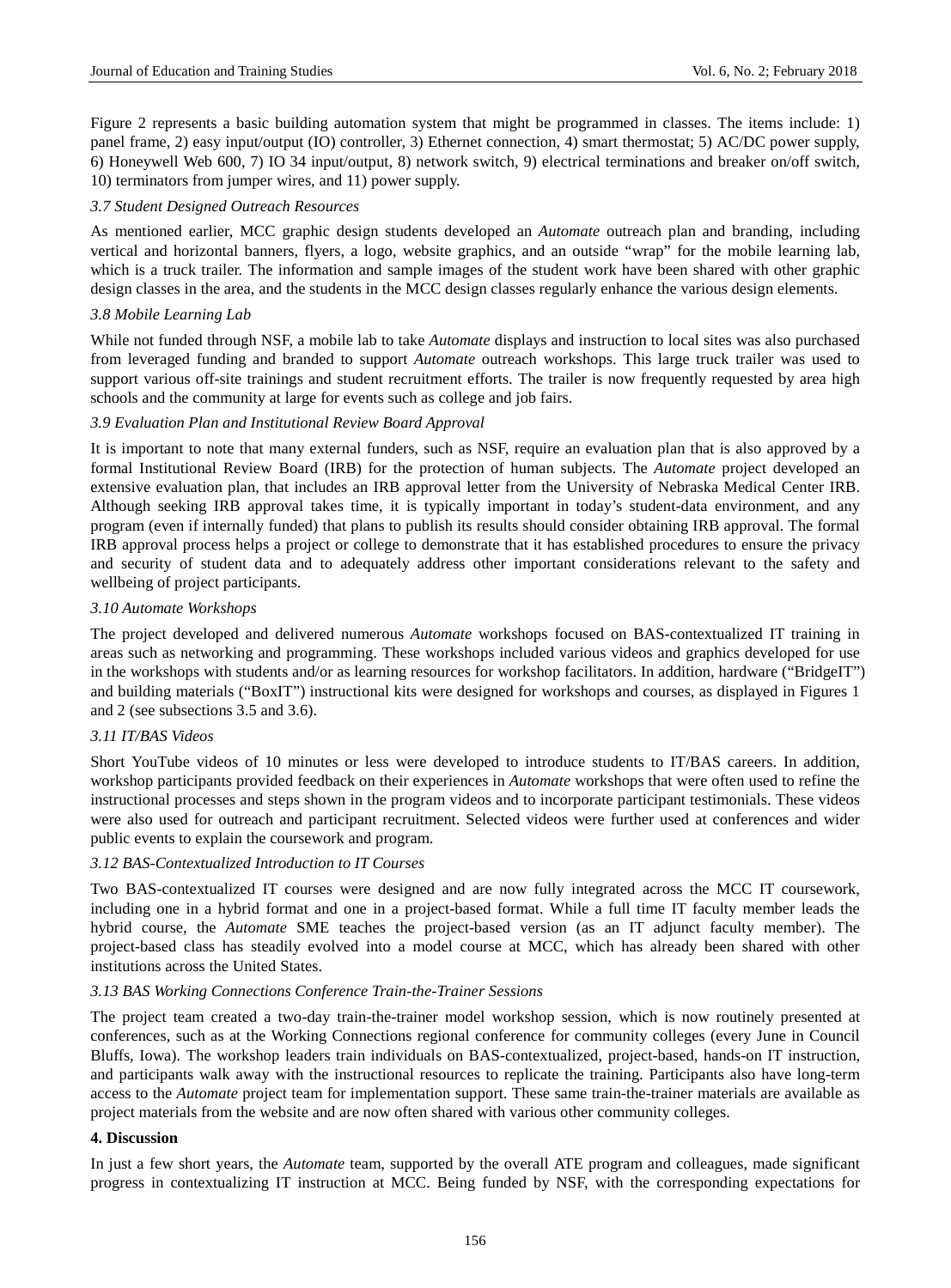excellence and results on a short timeline, demanded a lot of the team, but it also helped them to pull together and encouraged the college's administration to get behind the project. In reflecting on the program's development and implementation, the team identified a few "lessons learned" to share with others attempting large-scale educational innovations at community colleges. These lessons include strategies for effectively managing externally funded educational reform projects as well as lessons related to contextualizing IT instruction.

# *4.1 Don't Be Afraid to Take Strategic Risks*

NSF funding, by design, includes requirements for "intellectual merit" and "broader impacts." Such requirements demand some risk taking. In general, assume that it is okay to be wrong, as long as you 1) learn from your mistakes and 2) share what you learn. This risk-taking mindset is not always easy for educators or business professionals to maintain, so the *Automate* leadership team had to constantly remind all team members and partners that it was okay to take risks and that it was fine if some project efforts did not go according to plan, as long as the project team continued to "course correct" to make the next iteration more successful. The NSF program officer and ATE colleagues frequently helped the team consider possible refinements to the original plan. In addition, the *Automate* team members worked consistently with the external evaluator, using information gleaned from surveys and focus groups and drawing on the evaluator's external perspective to help the team self-correct in its efforts to continuously improve the project.

# *4.2 Set Realistic Objectives from the Beginning*

The *Automate* team had to take small initial steps, such as focusing directly on assembling an effective advisory team, rather than jumping right into curriculum development. That was hard at first, since the team wanted to move quickly given the aggressive NSF timeline. The team also had to scale back some of the initial outreach efforts to high schools until more of the college curriculum was in place. The *Automate* team found that it could easily get overwhelmed by outreach and student recruitment activities before the program was well enough established for students to enroll in the program at the college. That said, the team also hit the ground running and maintained a steady pace, with the leadership team routinely deciding what steps could be done simultaneously. A fast, careful start on realistic initial objectives is important to keep everyone on the same page and to ensure steady progress.

# *4.3 Maintain a Regular Meeting Schedule to Prevent Mission Creep*

In a complex effort involving a large interdisciplinary team, it is important to meet regularly to help team members stay focused on achieving anticipated deliverables. For *Automate*, the project team found that monthly meetings worked the best for processing tasks, making decisions, communicating, and generally keeping the project on track. Regular meetings helped the team avoid the common mistake of beginning to undertake something that was not directly related to the grant deliverables or that did little to contribute to the overall project, even though it seemed worthy in a more general sense. The team often revisited the stated objectives of the proposal and the MCC organizational mission as the project progressed.

# *4.4 Keep Intellectual Merit and Broader Impacts in Mind*

In NSF grants, as mentioned in 4.1, there are two key components—intellectual merit and broader impacts. Intellectual merit is related to how the project is building the knowledge base, and broader impacts are ways in which the project can benefit society. For *Automate*, intellectual merit revolved around the curriculum itself and strategies for contextualizing IT using BAS. Broader impacts related to how the *Automate* project was creating new pathways for high school students to enter IT and STEM careers. By revisiting those two ideas and consistently conveying them to faculty, partners, and students, the leadership team kept the overall focus on achieving the desired learning differences that had been promised to NSF. The team also found that a good external evaluator was critical for keeping the project on track.

### *4.5 Engage an Instructional Designer*

For large-scale curriculum innovations, it is important to engage someone with expertise in instructional design. That is especially true in today's world of online and blended learning, where the curriculum materials are increasingly important for guiding instruction. The *Automate* project engaged a very experienced instructional designer, who provided significant help in translating the content and activities conceptualized by the SME into effective learning experiences for students.

#### *4.6 Provide Professional Development Training, Resources, and Support*

The very concept of providing an occupational context for IT instruction demands that instructors "get out of their comfort zone." In the case of *Automate*, traditional IT instructors often had little or no experience with BAS or the Internet of Things context where the electronics and programming worlds come together. In order to contextualize their IT instruction, these faculty required considerable professional development and ongoing access to the SME.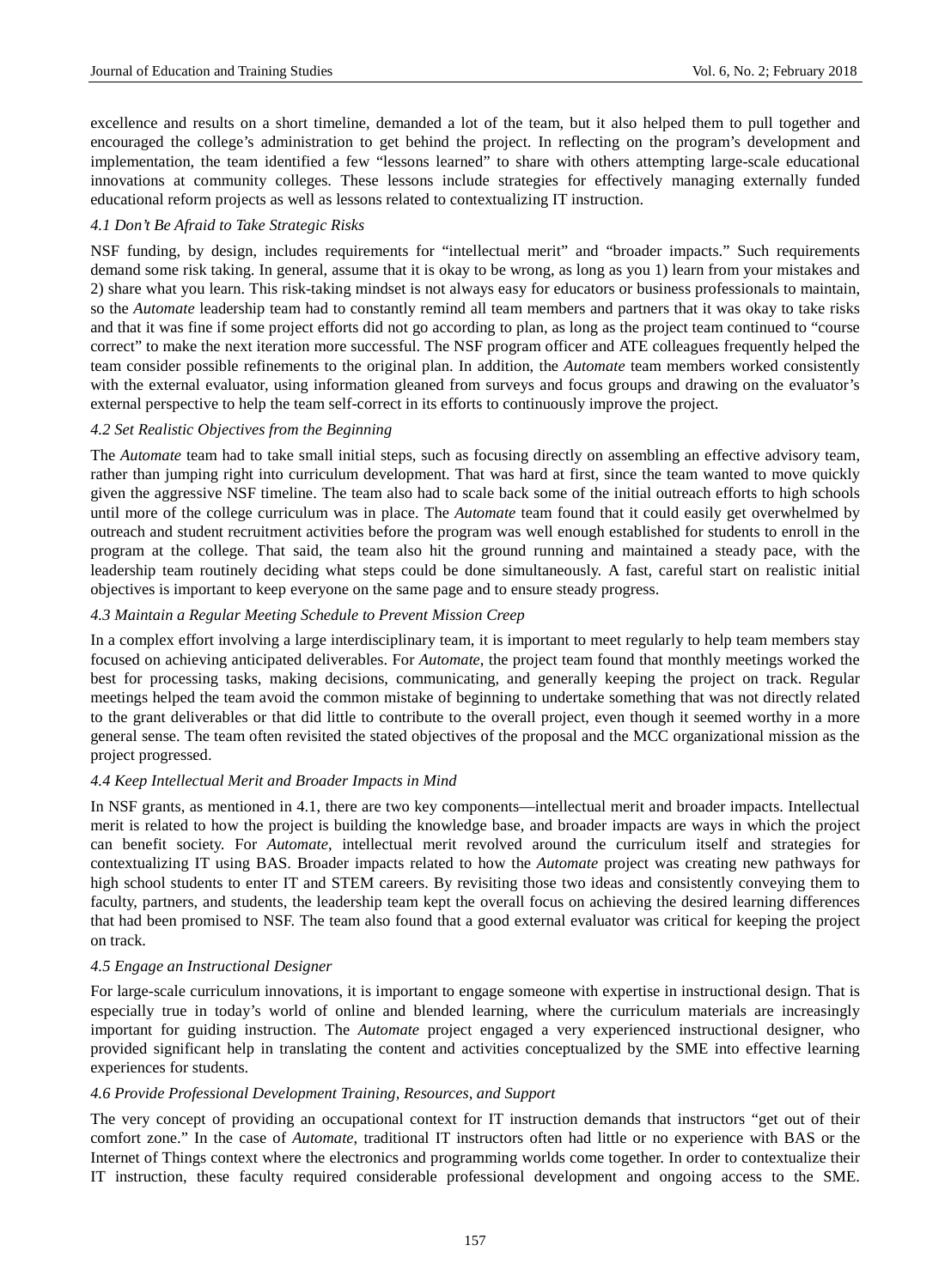Professional development was also required for some staff members. In addition, the project team needed to acknowledge and prepare others for the fact that contextualization and interdisciplinary work are indeed difficult, but, in the long term, are worth the effort, particularly for bringing in new students and effectively preparing them for new career paths in IT and BAS.

## *4.7 Maintain Enthusiasm to Win Over Doubters*

In every educational reform effort, there are faculty, administrators, partners, and others who do not necessarily share the leadership team's vision and will not participate fully or agree to change their own practices. The *Automate* project encountered such doubters periodically, and the team found that if they were polite and enthusiastic in their leadership efforts, the reform process eventually won over faculty who were reluctant to either participate in the project or to accept its contextualized curriculum as a viable pathway for the college's students to learn IT.

# *4.8 Develop Active-Learning "Trainer Kits"*

To effectively contextualize IT instruction in BAS, instructors needed to be able to illustrate how various technological components work together in automated building systems. To meet this need, the project team's SME created inexpensive kits out of electronic components and cardboard boxes. The kits were designed to be assembled and unassembled quickly and included detailed directions on how to control the electronic components over the Internet. These "trainer kits" went a long way toward building an effective learning experience for both the MCC students and *Automate* workshop participants.

# *4.9 Keep an Eye on IT from an Industry Perspective*

Throughout the project, it was important for the *Automate* team to consider how new IT knowledge and skills connected to industry careers and needs, rather than just focusing on the inherent fun or interest of the IT. For example, although it was relatively easy and interesting to learn to control things like electronic music, the team found that learning to control things like fans, lights, pumps, and other physical components of BAS was worth the extra effort, as these components are more important in the typical occupational contexts in which such IT skills and knowledge would be applied.

#### **5. Final Comments**

Finally, as efforts to contextualize IT instruction at MCC continue, the *Automate* project team has come to realize that such contextualization serves many purposes. For example, it helps students see that IT is in everything, and it opens their eyes to a world of possibilities. Furthermore, the process clearly grounds a student's IT preparation in a particular career interest area. These advantages are indeed powerful, for both the students at a particular college and the world community of students, as the nation's community colleges seek to increase the STEM workforce to meet growing local, national, and international demand for IT specialists in diverse occupational contexts.

It is also apparent from the *Automate* project experience that developing models for contextualizing IT instruction and undertaking interdisciplinary program design, development, and delivery is not easy—but it is doable and worth the effort. Such educational innovation demands a team of committed faculty and staff that work collectively and systematically toward contextualization. It relies on expertise that is truly distributed, and it certainly helps to break down institutional silos. It demands avenues for self-assessment and continuous improvement as well as steady project evolution. Most importantly, it is necessary to have a strong team with multiple, well-defined roles and perspectives, and it is especially important to support those who are teaching in an IT contextualization instructional environment. Division of labor is critical on these types of interdisciplinary curriculum efforts, and this was indeed the case for the MCC institutional educational reform process associated with *Automate*.

At MCC, the *Automate* project has become a springboard for expanding the college's IT curriculum around the "Internet of Things," and such a context is becoming an ever stronger reality for IT education at MCC, as it is for many community colleges today. Whether in facilities, appliances, vehicles, smartphones, or the many other components that humans control and are controlled by in life, the Internet is there and is becoming ever more ubiquitous. Whether humans control technology or technology controls humans may be to some degree the responsibility of educators and educational institutions, who can help students to become career professionals with the skills to be effectively in charge of the technology. At MCC, and among the *Automate* team, it is a core belief that students deserve to learn IT in a context of control, as well as one of potential, not only for them, but for the society at large.

#### **Acknowledgements**

The authors would like to acknowledge the three years of funding and support from the National Science Foundation's Advanced Technical Education program, which funded the *Automate* Project as Project #DUE 1400557.